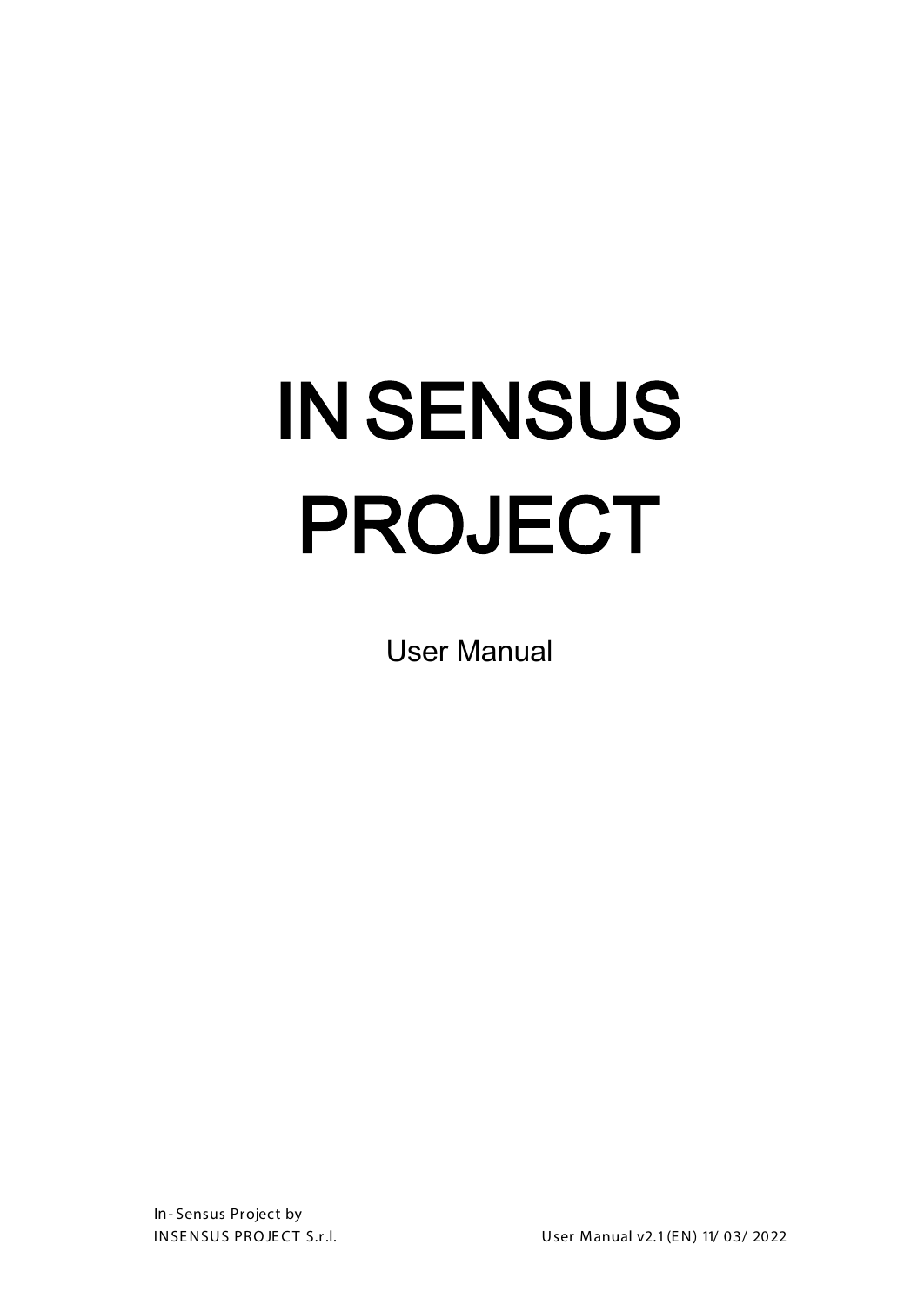## Index

| <b>Introduction</b>           | 3  |
|-------------------------------|----|
| Platform user login           | 4  |
| Password reset                | 5  |
| User registration             | 5  |
| <b>Supported browsers</b>     | 5  |
| <b>Dashboard</b>              | 6  |
| Navigation bar                | 6  |
| <b>Charts</b>                 | 7  |
| Data Interval                 | 8  |
| Chart main bar buttons        | 8  |
| Multiple sensor charts        | 9  |
| How to export data            | 10 |
| <b>Advanced configuration</b> | 11 |
| <b>Sensors and Gateways</b>   | 11 |
| Sensors settings              | 12 |
| Gateway settings              | 14 |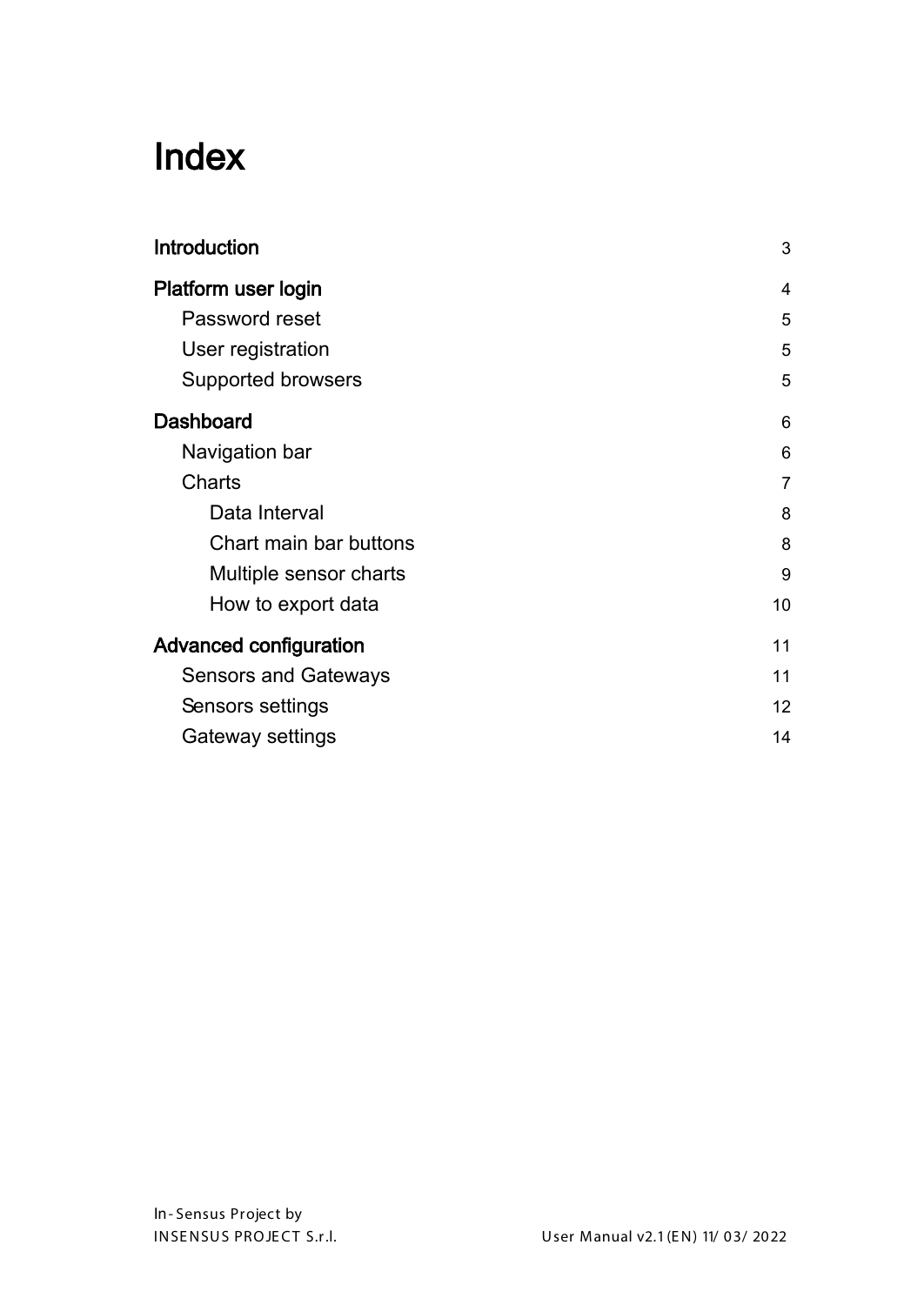# <span id="page-2-0"></span>Introduction

In-Sensus Project is an advanced web-tool specifically designed for sensor management, data collection and data analysis. Its hardware is based on LoRaWAN<sup>®</sup> communications, a new wireless long - range radio protocol that ensures network stability, reduced energy consumption and fewer device maintenance.

This user manual will explain how to properly use the In - Sensus Console for both standard users and advanced users. It will show basic features for standard platform usage regarding the dashboard structure, sensors data and charts, data manipulation and alerts.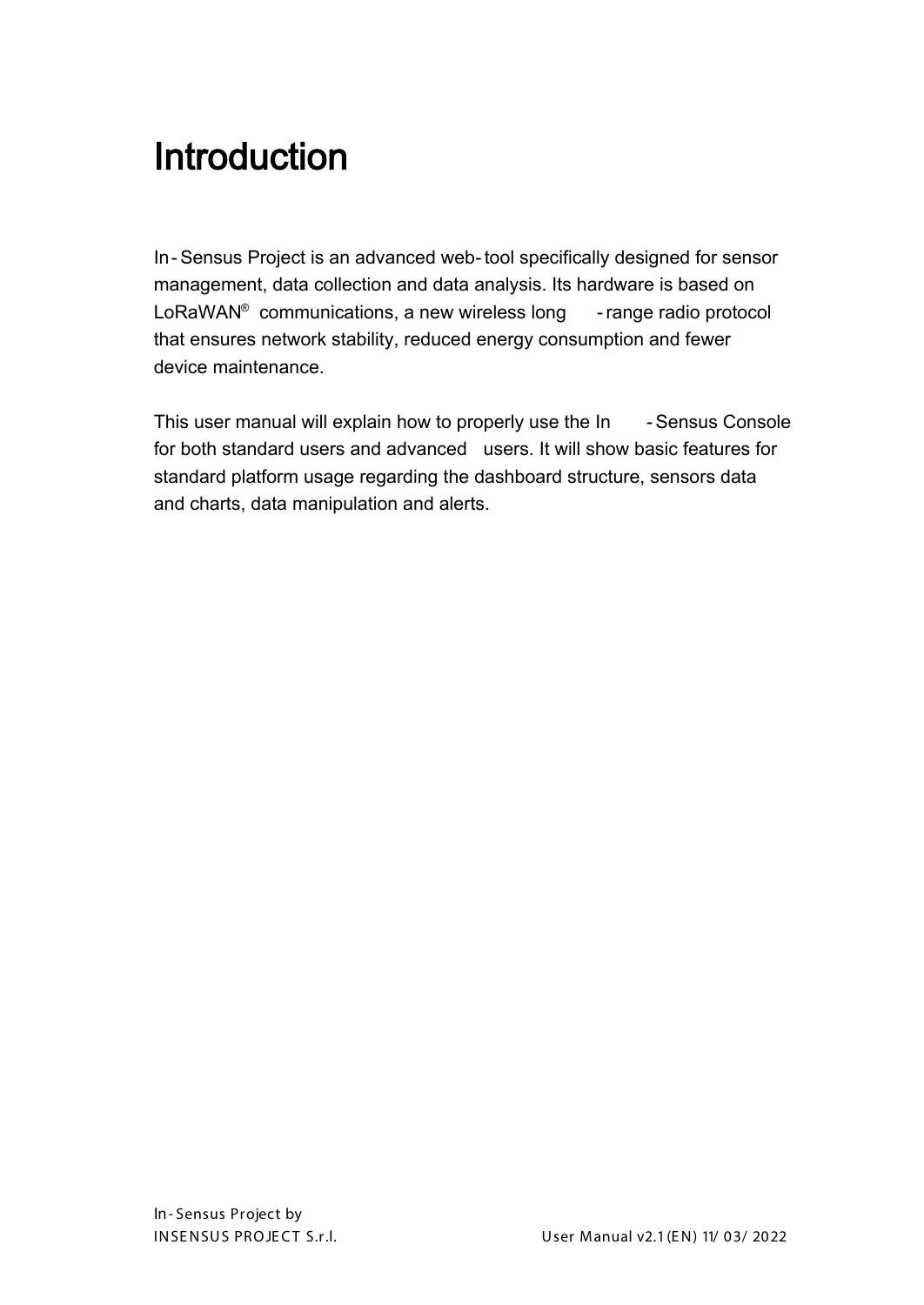# <span id="page-3-0"></span>Platform user login

The first thing to do in order to access the platform is the user login. No data is public and every action needs a logged user. To perform the user login please visit the following link with your browser

#### https://console.in - [sensus-project.com/](https://console.in-sensus-project.com/)

After that you will see the user credentials box. Fill - in both the requested fields with your username and password that you received from your organization as in the example below

| Login to your account                                                      | ResIOT        |
|----------------------------------------------------------------------------|---------------|
| Username                                                                   |               |
| user@example.com<br>å                                                      |               |
| Password                                                                   |               |
| $\mathcal{Q}_\phi$<br>                                                     |               |
| Language                                                                   |               |
| English                                                                    | $\checkmark$  |
| Remember me                                                                | +3 Login      |
| Forgot the password?                                                       | V.4.1.1000102 |
| in the first                                                               |               |
| ResIOT is supported by the following Browsers: Chrome, FireFox and Safari. |               |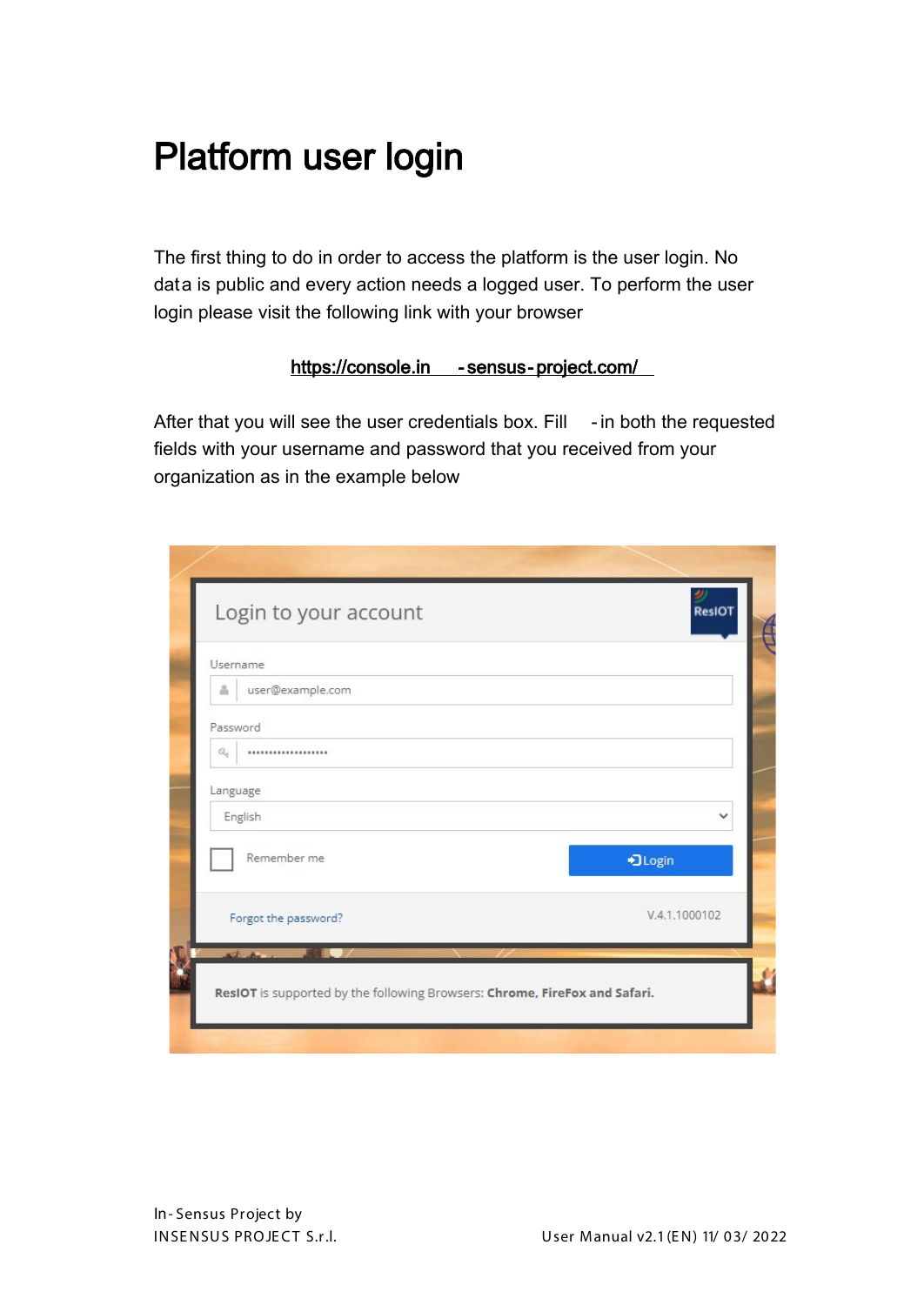## <span id="page-4-0"></span>Password reset

In case you forgot your password you can use the ' Forgot the password link at the bottom of the user login box and follow the instruction to reset your credentials.



#### <span id="page-4-1"></span>User registration

The In -Sensus console does NOT allow any user registration. All the new users are created by the organizations th at possess the platform administration permissions. For this reason you can't register on your own into the console but you have to receive your credentials from your organization

#### <span id="page-4-2"></span>Supported browsers

The console is supported by the most commonly used browsers, such as Chrome, Firefox and Safari







In- Sensus Project by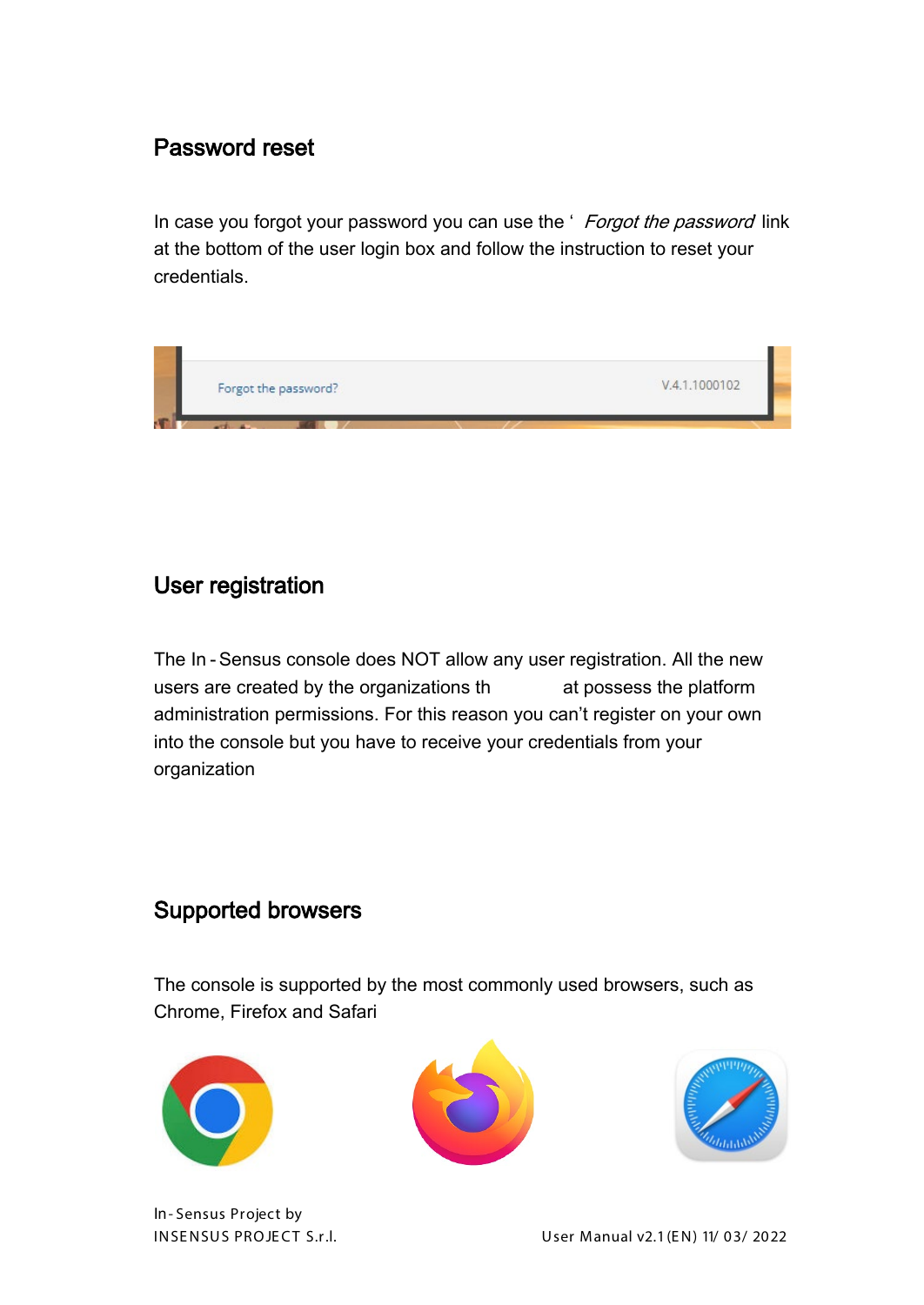# <span id="page-5-0"></span>**Dashboard**

After the login you will be redirected to the platform dashboard. The first dashboard you will see is the default one that your organization h as setup for your account and it can appear like this



### <span id="page-5-1"></span>Navigation bar

The navigation bar is the blue bar you can find at the top of the page. It contains the following elements



The '*important message*' box, where there will be displayed the message that your user received from other users or from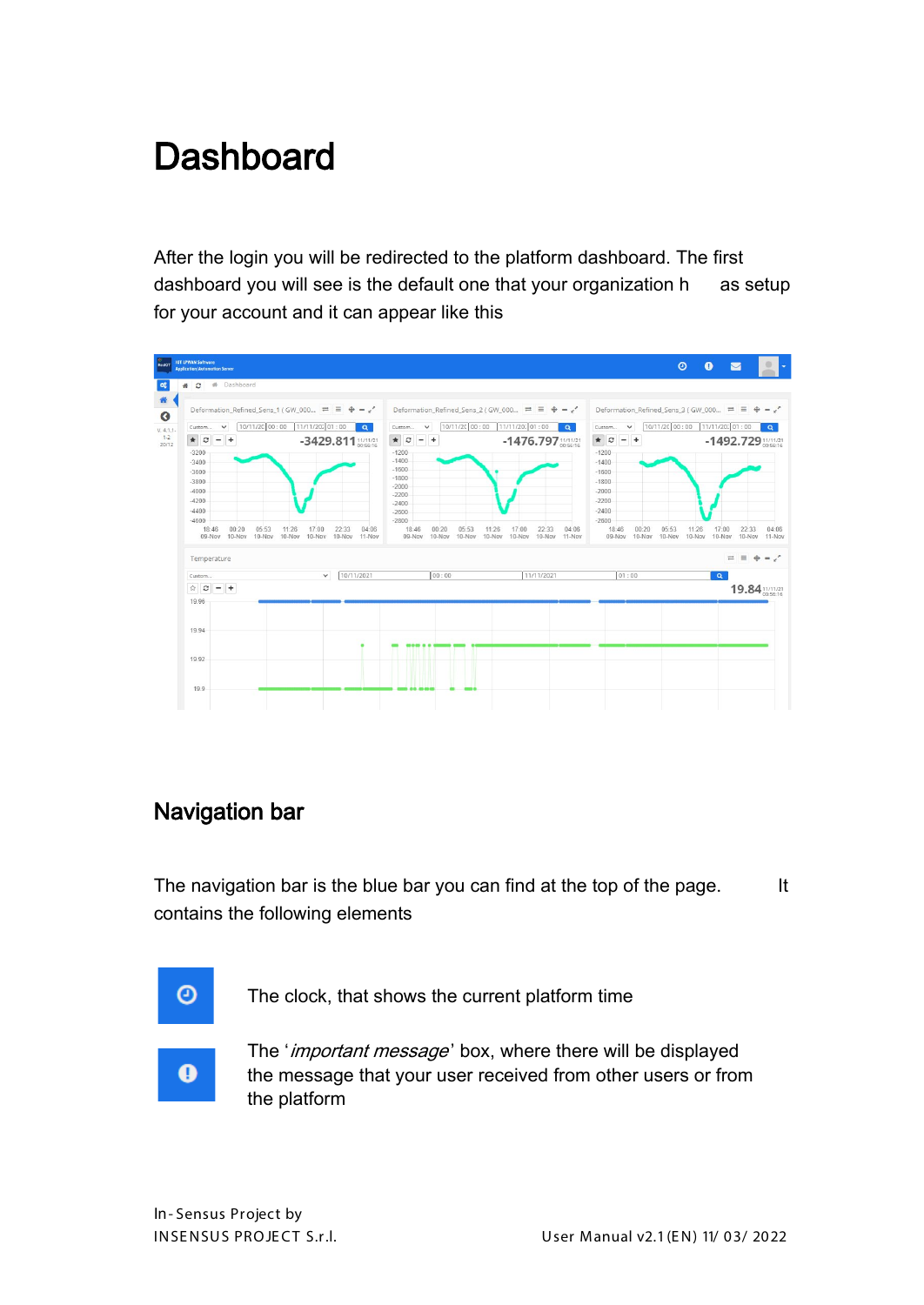The 'alert' box, where you receive alerts from your monitor routines, broken thresholds and notifications you setup on the platform



The 'user settings' box, where you can find your user configuration such as main settings, password change, language switcher and l ogout button



## <span id="page-6-0"></span>**Charts**

The most characteristic part of the dashboard is represented by the charts. These are live - updated charts, and for that reason, by default, they auto refresh themselves periodically without any user action.

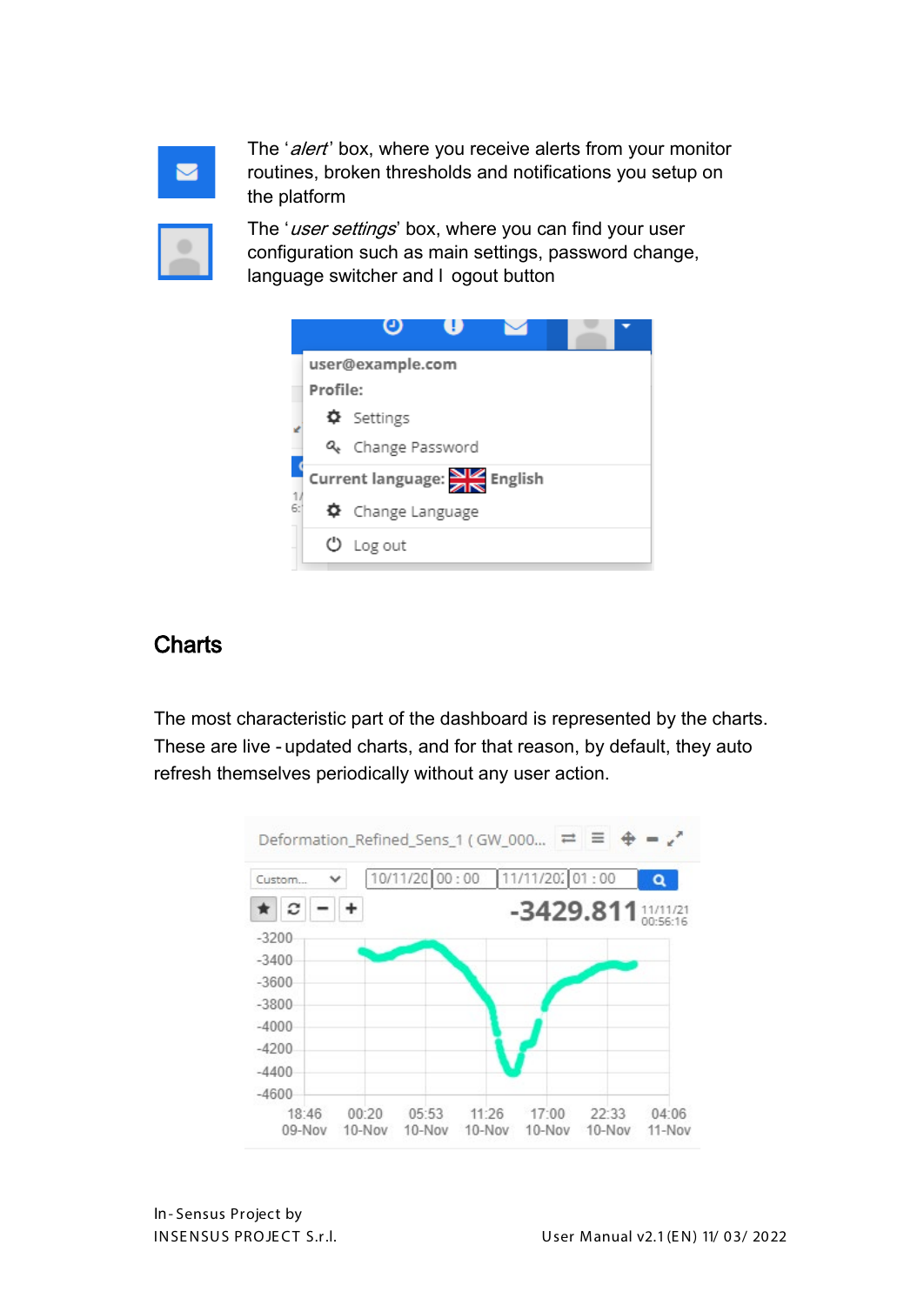#### <span id="page-7-0"></span>Data Interval

You can choose your preferred data interval from the top left selector. There are both preset time intervals and a custom data selector as in the picture below



#### <span id="page-7-1"></span>Chart main bar buttons

At the top of every chart there is a dark bar containing (in order  $f$  rom left to right)

Deformation Refined Sens 1 (GW 000...  $\left| \right| \right| \left| \right| \left| \right| \right| \left| \right| \left| \right| \right| \left| \right| \left| \right|$ 

- the name of the data displayed
- the *switch* button ( $\rightleftharpoons$ ), to change the chart type from *line chart* style to *last value* mode
- the *settings* button ( $\equiv$ ), that hosts the *export* button (it will be explained later)
- the *unpin* button ( $\triangleq$ ), to move your chart through the dashboard
- the *minimize* and *full screen* buttons ( $\overrightarrow{ }$ ), to change the size of your chart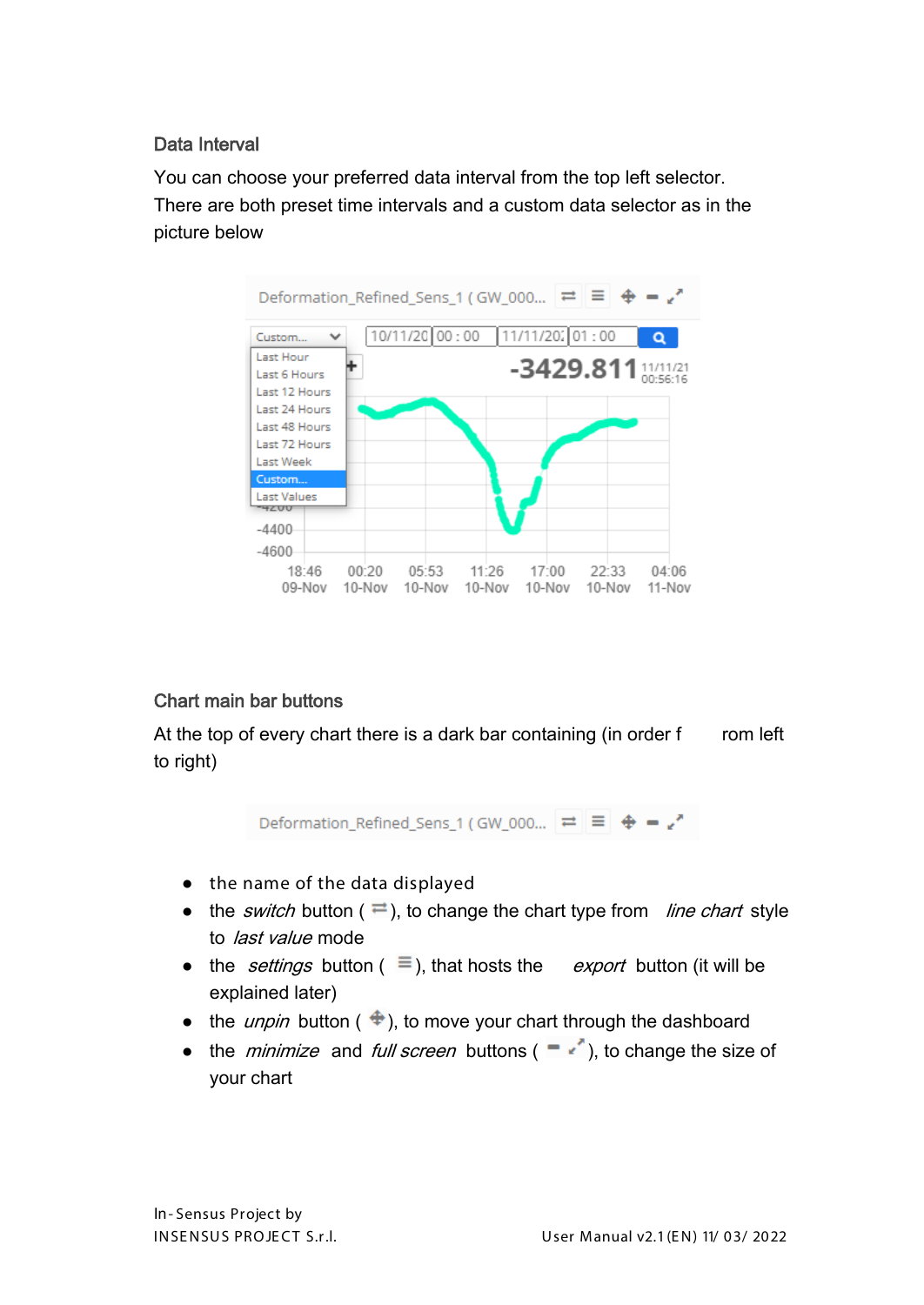Just below the time interval selector, you can find few others buttons that affect the current displayed chart (from left to right)



- the *auto refresh* button ( $\hat{r}$ ), usually already selected
- $\bullet$  the *manual refresh* button ( $\infty$ )
- the *zoom out*  $($   $)$  and *zoom in*  $($  +  $)$  buttons
- the last value stored inside the selected time interval
- the last value date

#### <span id="page-8-0"></span>Multiple sensor charts

Inside your dashboard you can also find multiple sensor charts. This special type of charts can show more sensors values at the same time into the same chart board

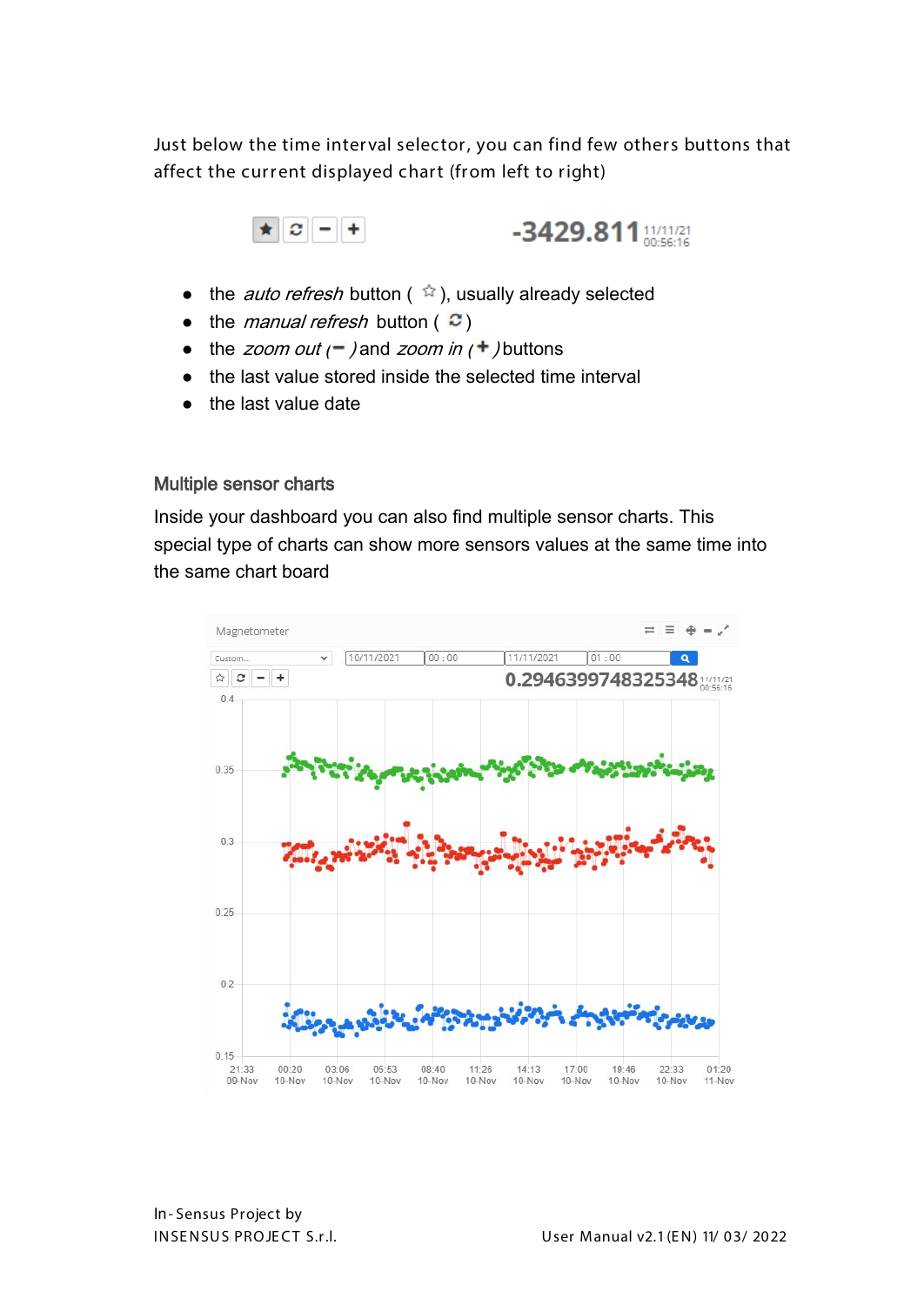## <span id="page-9-0"></span>How to export data

Directly from the box of the chart you want to export data, click on the settings button, and then on the export button. After that, a new CSV file will be created containing the data displayed on the chart and it will be downloaded on your device. The data export also works on the multiple sensor charts, where multiple co lumns will be created.

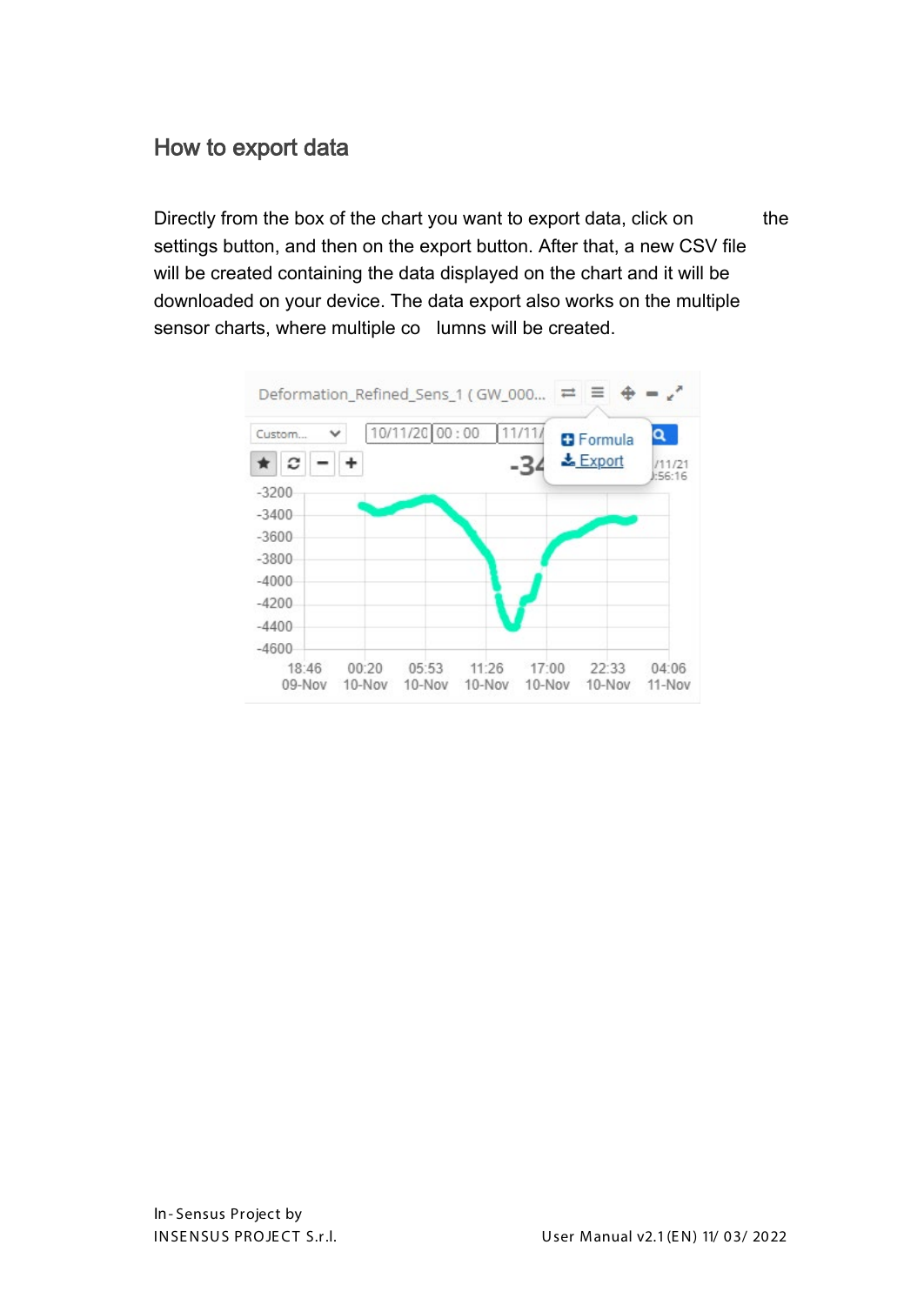# <span id="page-10-0"></span>Advanced configuration

In this section will be explained the advanced configuration of the platform. Not all the users can access these types of settings. Usually, standard users are 'ReadOnly' users and they just have the per mission of reading preset charts, extracting data and raising some types of events. Otherwise, advanced users can edit charts, sensor parameters, and thresholds and alerts.

#### <span id="page-10-1"></span>Sensors and Gateways

There are usually 3 main agents inside the network

- the sensors, that directly collects the data from the environment and are physically installed on the reading spot
- the gateways, that collects the data from the sensors and send them to the server
- the server, that hosts the platform, store all the data and manage the console and the users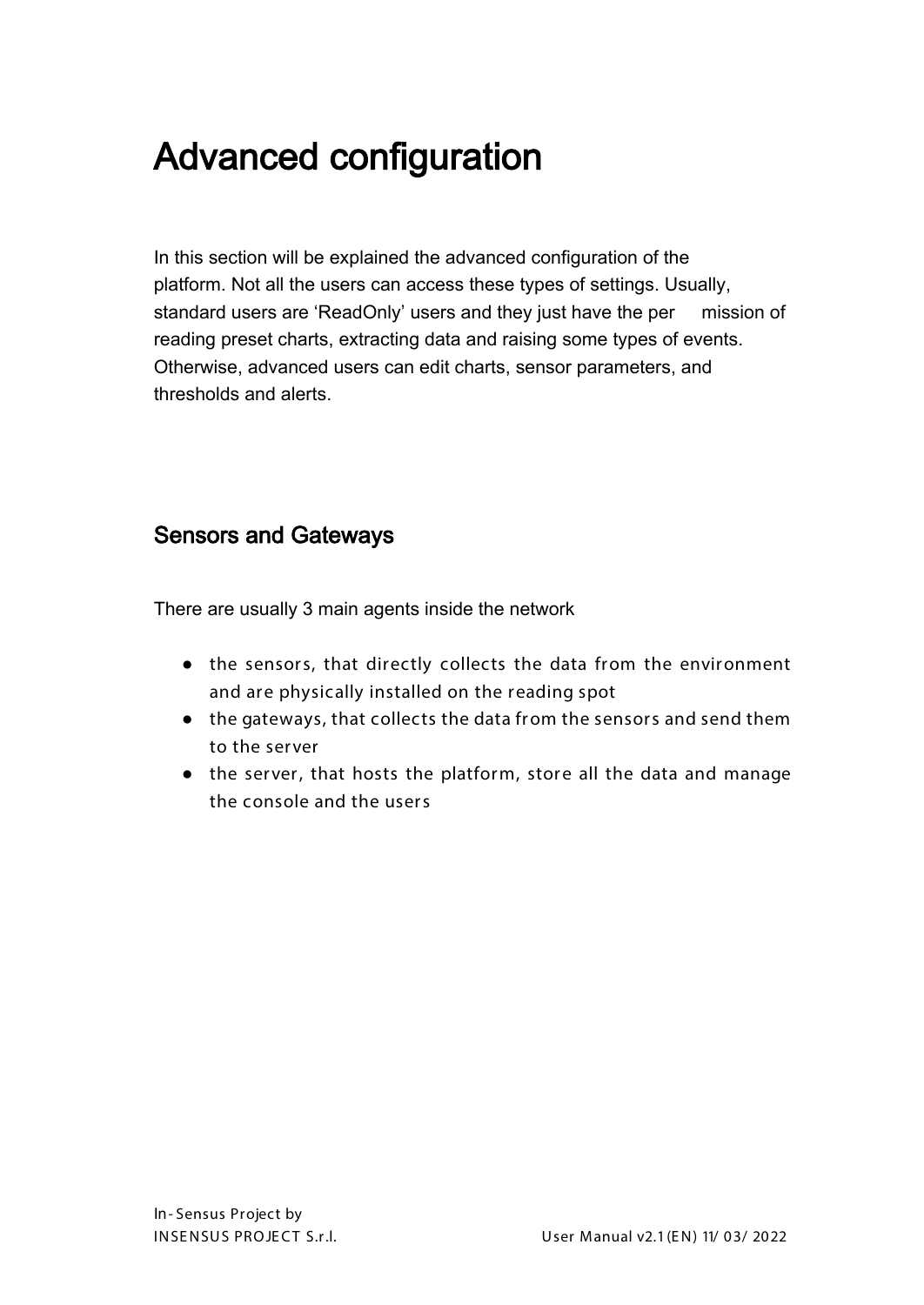#### <span id="page-11-0"></span>Sensors settings

You can access the sensors list from the ' Nodes/Devices' menu at the left side of the console as the first option just below the ' Dashboard' one.

The sensor contains various ' fields' and you can create a chart for each of them. Some fields are automatically created during the sensor registration. They are divided in 3 main categories

- sensor readings tags  $($
- sensor configuration tags  $($  $\bullet$  $)$
- sensor calculated tags  $(\mathbf{E})$

Here is a full list of the preset ones

| <b>TAG NAME</b>              | <b>TYPE</b> | <b>DESCRIPTION</b>                     | M.U.         |
|------------------------------|-------------|----------------------------------------|--------------|
| Deformation_Sensor_1         | u           | Deformation readings from Datalogger 1 |              |
| Deformation_Sensor_2         | u           | Deformation readings from Datalogger 2 |              |
| Deformation_Sensor_3         | M           | Deformation readings from Datalogger 3 |              |
| Deformation_Sensor_4         | u           | Deformation readings from Datalogger 4 |              |
| VoltageBattery               | u           | Voltage battery of the sensor          | mV           |
| RadioRSSI_dbm                | M           | <b>Sensor Radio RSSI</b>               | dbm          |
| RadioSN                      | M           | Sensor Radio SN                        |              |
| Sensor_1_ADC_Tempe<br>rature | M           | Temperature readings from Datalogger 1 | $^{\circ}C$  |
| Sensor_2_ADC_Tempe<br>rature | Ù.          | Temperature readings from Datalogger 2 | $^{\circ}$ C |
| Sensor_3_ADC_Tempe<br>rature | M           | Temperature readings from Datalogger 3 | $\circ$ C    |
| Sensor_4_ADC_Tempe<br>rature | M           | Temperature readings from Datalogger 4 | $\circ$ C    |
| Acceleretor_X                | M           | Acceleretor_X readings (for            | g            |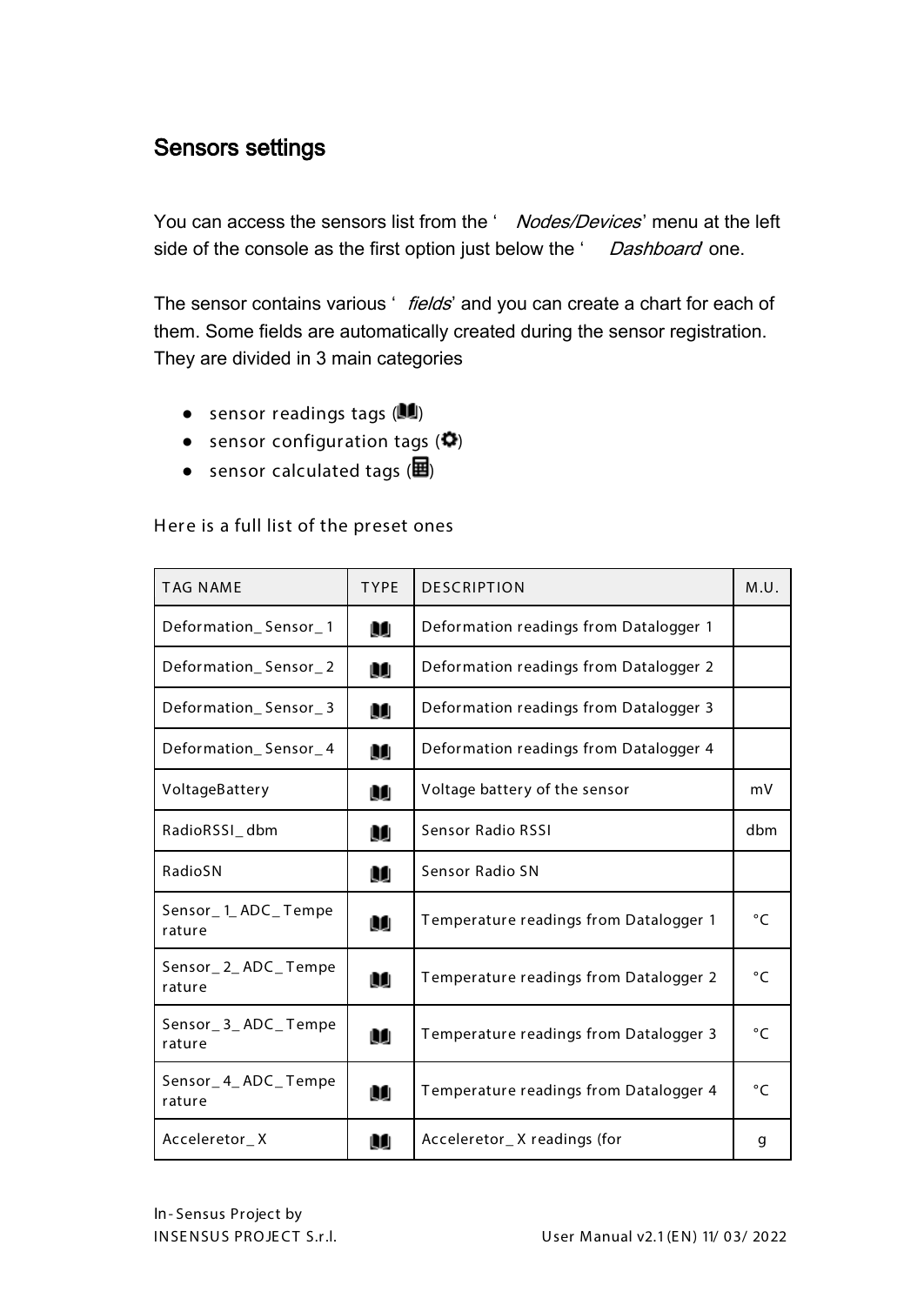|                                 |   | accelerometer)                                                                       |                |
|---------------------------------|---|--------------------------------------------------------------------------------------|----------------|
| Acceleretor_Y                   | u | Acceleretor_Y readings (for<br>accelerometer)                                        | g              |
| Acceleretor_Z                   | u | Acceleretor_Z readings (for<br>accelerometer)                                        | g              |
| Angular_X                       | M | Angular_X readings (for gyroscope)                                                   | $\mathbf{o}$   |
| Angular_Y                       | u | Angular_Y readings (for gyroscope)                                                   | $\mathbf{o}$   |
| Angular_Z                       | u | Angular_Z readings (for gyroscope)                                                   | $\mathsf{o}\,$ |
| Magnetic_X                      | u | Magnetic_X readings (for magnetometer)                                               | gauss          |
| Magnetic_Y                      | M | Magnetic_Y readings (for magnetometer)                                               | gauss          |
| Magnetic_Z                      | u | Magnetic_Z readings (for magnetometer)                                               | gauss          |
| Sensor_1_Gain_Ampl              | ۰ | Gain configuration for Datalogger 1                                                  |                |
| Sensor_2_Gain_Ampl              | ۰ | Gain configuration for Datalogger 2                                                  |                |
| Sensor_3_Gain_Ampl              | ۰ | Gain configuration for Datalogger 3                                                  |                |
| Sensor_4_Gain_Ampl              | ۰ | Gain configuration for Datalogger 4                                                  |                |
| Deformation_Refined_<br>Sens_1  | 圛 | Deformation refined readings from<br>Datalogger 1 (based on gain and<br>temperature) |                |
| Deformation Refined<br>$Sens_2$ | 囲 | Deformation refined readings from<br>Datalogger 2 (based on gain and<br>temperature) |                |
| Deformation_Refined_<br>Sens_3  | 圛 | Deformation refined readings from<br>Datalogger 3 (based on gain and<br>temperature) |                |
| Deformation_Refined_<br>Sens_4  | 圛 | Deformation refined readings from<br>Datalogger 4 (based on gain and<br>temperature) |                |